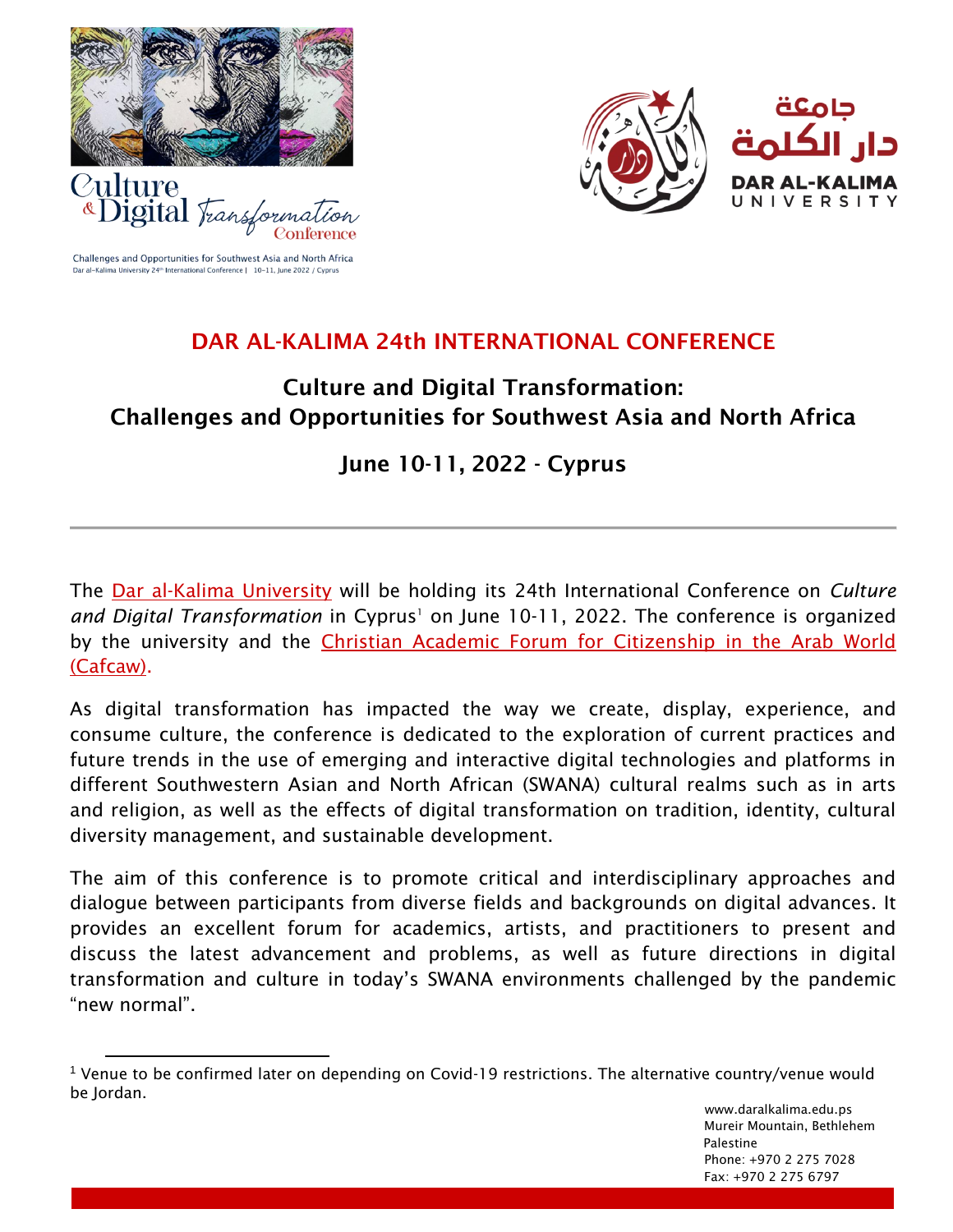



Challenges and Opportunities for Southwest Asia and North Africa Dar al-Kalima University 24<sup>th</sup> International Conference | 10-11, June 2022 / Cypru

## Conference Panel Themes:

*<u><b>\*Digital</u> Frans* 

## 1- Digital Visual and Performing Arts: Current Practices and Future Trends.

*Digital arts have boomed in the last few years on a global level: from NFTs to CryptoArts and Digital Tokens, these new forms of arts and art platforms are attracting collectors, investors, and artists alike. While traditional art forms are still holding their rightful place in the Southwestern Asian and North African art world, digital arts are on the rise, they are shifting the contemporary art landscape, and are paving the way for the future. What are the current practices of digital art -- especially digital visual and performing arts -- in Southwestern Asia and North Africa? What are the obstacles that artists have to overcome? How are governments supporting artists and the cultural/creative sector during the Covid-19 pandemic? What could future art ecosystems look like, at the crossroads of art, science, technology, and commercial industry?* 

## 2- Religious Practices in the Digital Age: Opportunities and Challenges.

*How is religion represented online? What are the current uses of digital technologies and platforms in religious engagement and practice in Southwestern Asia and North Africa - how do digital technologies and platforms shape the practice of contemporary religion? How new media can influence and alter faith and spirituality, and how are they employed by religious groups and individuals? What are the moral, ideological, and ontological implications of the digital lives of individuals and communities? What are the opportunities and the challenges of religion and spirituality in a digitalized world?*

## 3- Impact of Digital Transformation on Tradition and Identity.

*Digital transformation is changing traditional practices, customs, and values (family and social hierarchization and communication, gender perceptions and relations, work culture,*  ....) and is having a progressive effect on individual/collective identity in Southwestern *Asia and North Africa. The Covid-19 pandemic has accentuated divides and isolation brought with these changes, but it also opened doors for new forms of connection, new values, new social practices, and identity reconstructions.* 

> www.uaranalima.cuu.ps Mureir Mountain, Bethlehem Palestine in the control of the control of the control of the control of the control of the control of the control of the control of the control of the control of the control of the control of the control of the control of Phone: +970 2 275 7028 Fax: +970 2 275 6797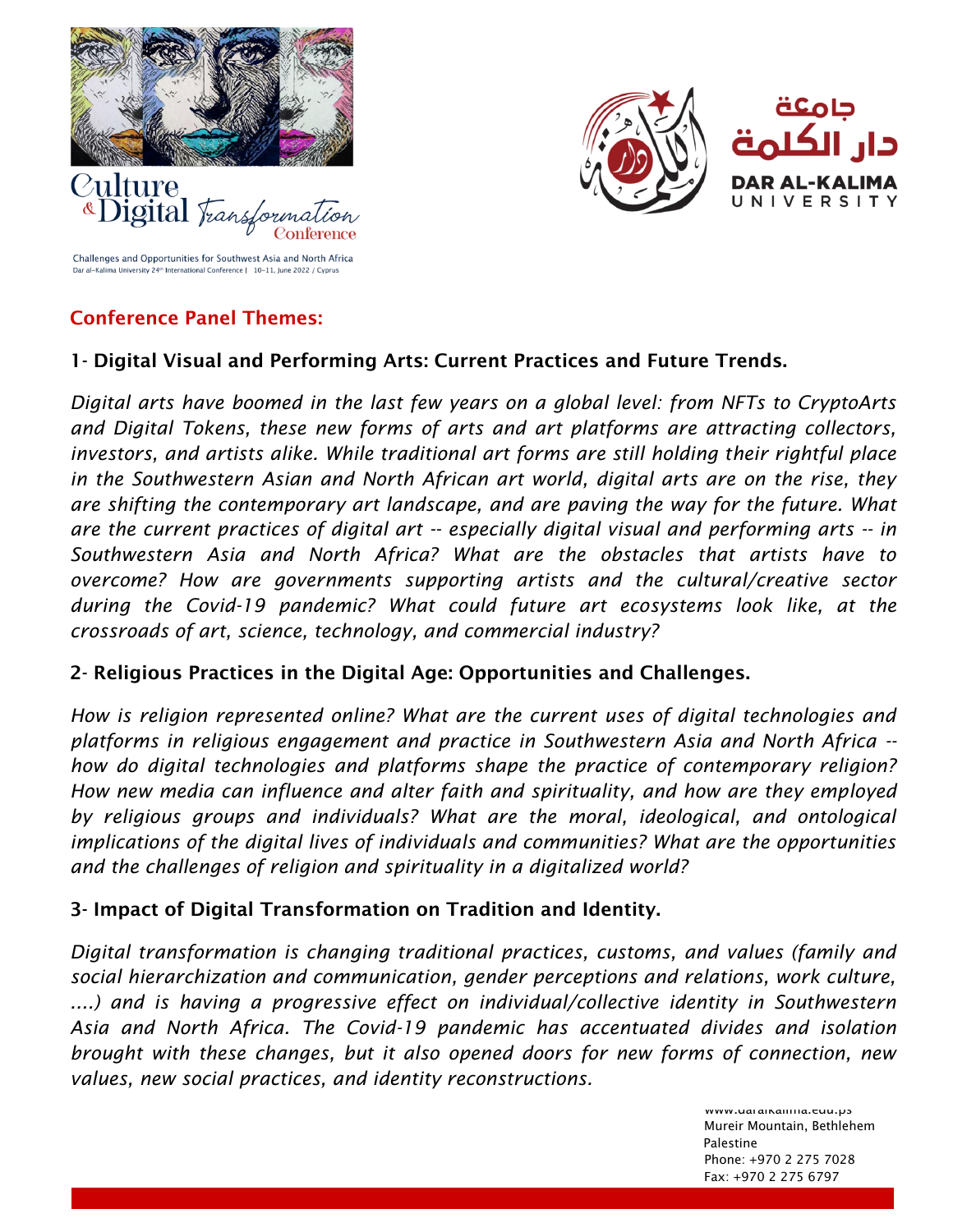



Challenges and Opportunities for Southwest Asia and North Africa Dar al-Kalima University 24<sup>th</sup> International Conference | 10-11, June 2022 / Cyprus

*<u><i><b>\*Digital* Fran</u>

# 4- Impact of Digital Transformation on Cultural Diversity Management and Sustainable Development.

*The Covid-19 pandemic has accelerated digital transformation initiatives worldwide, but how governments and companies have been able to better manage diversity and create sustainable environments through digital transformation in Southwestern Asia and North Africa? What are the projects that put cultural pluralism towards inclusive societies and sustainable development at the core of digital transformation strategies? What are the dangers of using digitization for hacking and surveillance, confirming the complexity of the threats to civic space, especially in the most fragile democracies? The World Economic Forum, in its 2030 Sustainable Development Goals (SDG), delineates how the power of technology can be harnessed to facilitate sustainable and inclusive growth, and this is especially relevant for Southwestern Asian and North African countries, as new studies are showing that governments and companies with high investments in sustainability through digital transformation are correlated with resilience, social cohesion, better governance, operational performance, and success, despite the risks and vulnerabilities brought about by the pandemic.* 

#### Guide for Submission:

The Dar al-Kalima University invites academics, artists, and practitioners -- from the fields of visual and performing arts, cultural studies, cultural heritage, social/political studies, theology/sciences of religions, computer science, artificial intelligence, among others -- to submit by March 19, 2022, an abstract of their research paper/talk or a description of a live artistic production/performance on one of the themes of the conference.

Live artistic productions/performances can be:

- Visual digital arts: fractal/algorithmic art, data-moshing, digital calligraphy, 2D/3D digital painting, pixel art, digital photography, digital collage, integrated art, etc.
- Performance digital arts: digital music and dance, digital theatrical short spectacles, digital opera, digital circus arts, etc.

 www.daralkalima.edu.ps Mureir Mountain, Bethlehem Palestine in the control of the control of the control of the control of the control of the control of the control of the control of the control of the control of the control of the control of the control of the control of Phone: +970 2 275 7028 Fax: +970 2 275 6797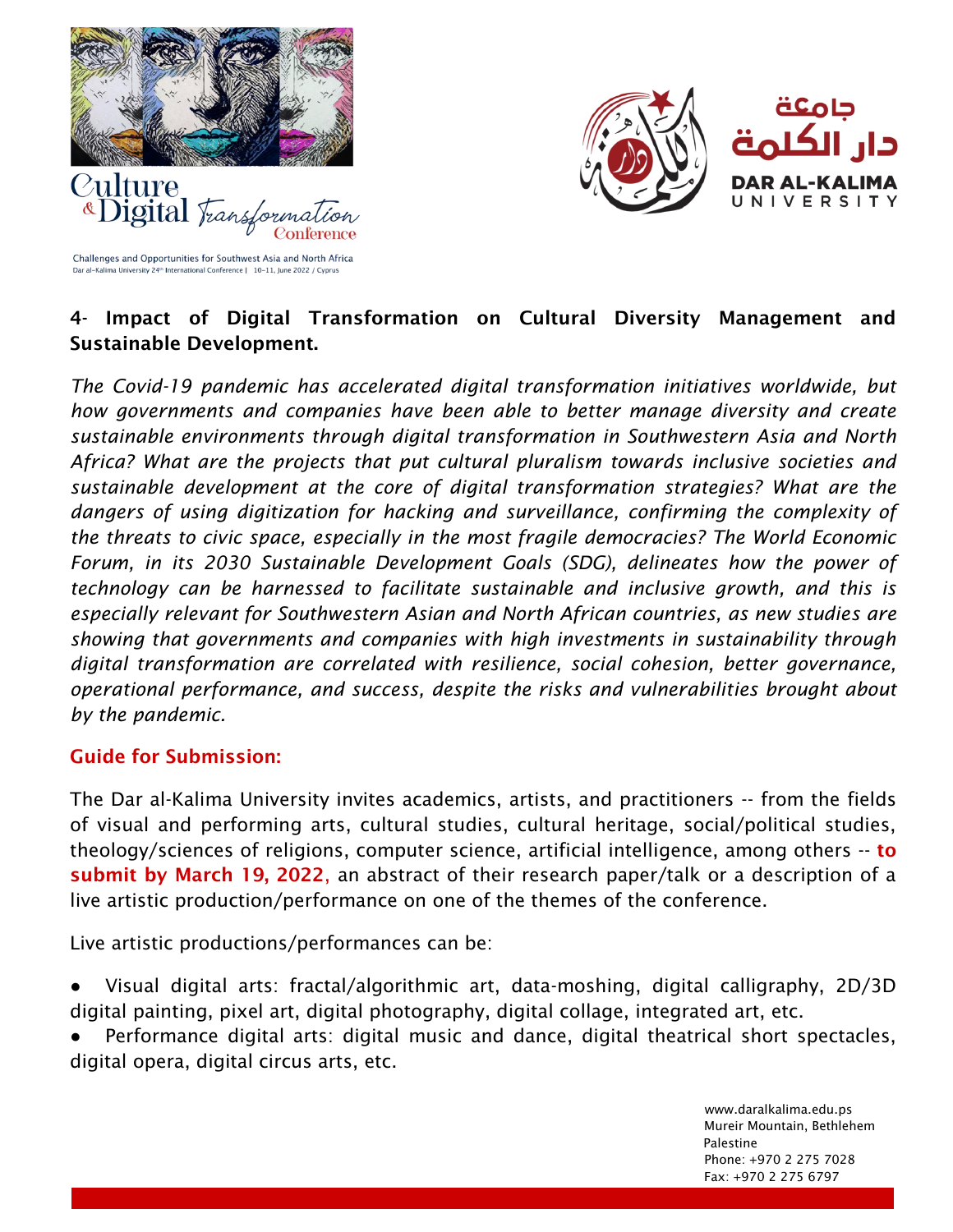



Challenges and Opportunities for Southwest Asia and North Africa Dar al-Kalima University 24<sup>th</sup> International Conference | 10-11, June 2022 / Cyprus

*<u><b>\*Digital</u>* Fran

## To submit an abstract of a research paper/talk or a description of a live artistic production/performance, kindly fill out the following [FORM](https://docs.google.com/forms/d/e/1FAIpQLSd-mZGIFmXOqQ8c--33UzO8mELKkEEFpe7u30myfSBYXBikDA/viewform?usp=sf_link) by March 19, 2022.

*Noting that papers and talks should be based on critical and creative thinking, and their presentation at the conference should contain visuals (ex. PowerPoint presentation, audiovisual material).*

Speakers have 10 minutes of presentation time, followed by a discussion with the conference participants. As for the live artistic productions/performances, their time limits can be discussed between the artists and the organizers.

Accepted participants' abstracts/descriptions will be published in the conference abstract booklet which will be available at the conference.

For the participants who wish to develop their research papers presented at the conference for publication in a book, they can send their final papers no later than September 30, 2022, for peer review. The papers must be original scientific papers that have not been published before.

In addition, the conference recorded sessions and live artistic productions/performances will be available on the university's website.

## Conference Format:

The conference format is hybrid (in-person and virtual attendance/participation).

# Conference Languages:

Arabic and English.

## Important Dates:

Deadline for submission of abstracts and descriptions: March 19, 2022.

Notification of abstract/description acceptance: March 31, 2022.

 Mureir Mountain, Bethlehem Palestine in the control of the control of the control of the control of the control of the control of the control of the control of the control of the control of the control of the control of the control of the control of Phone: +970 2 275 7028 Fax: +970 2 275 6797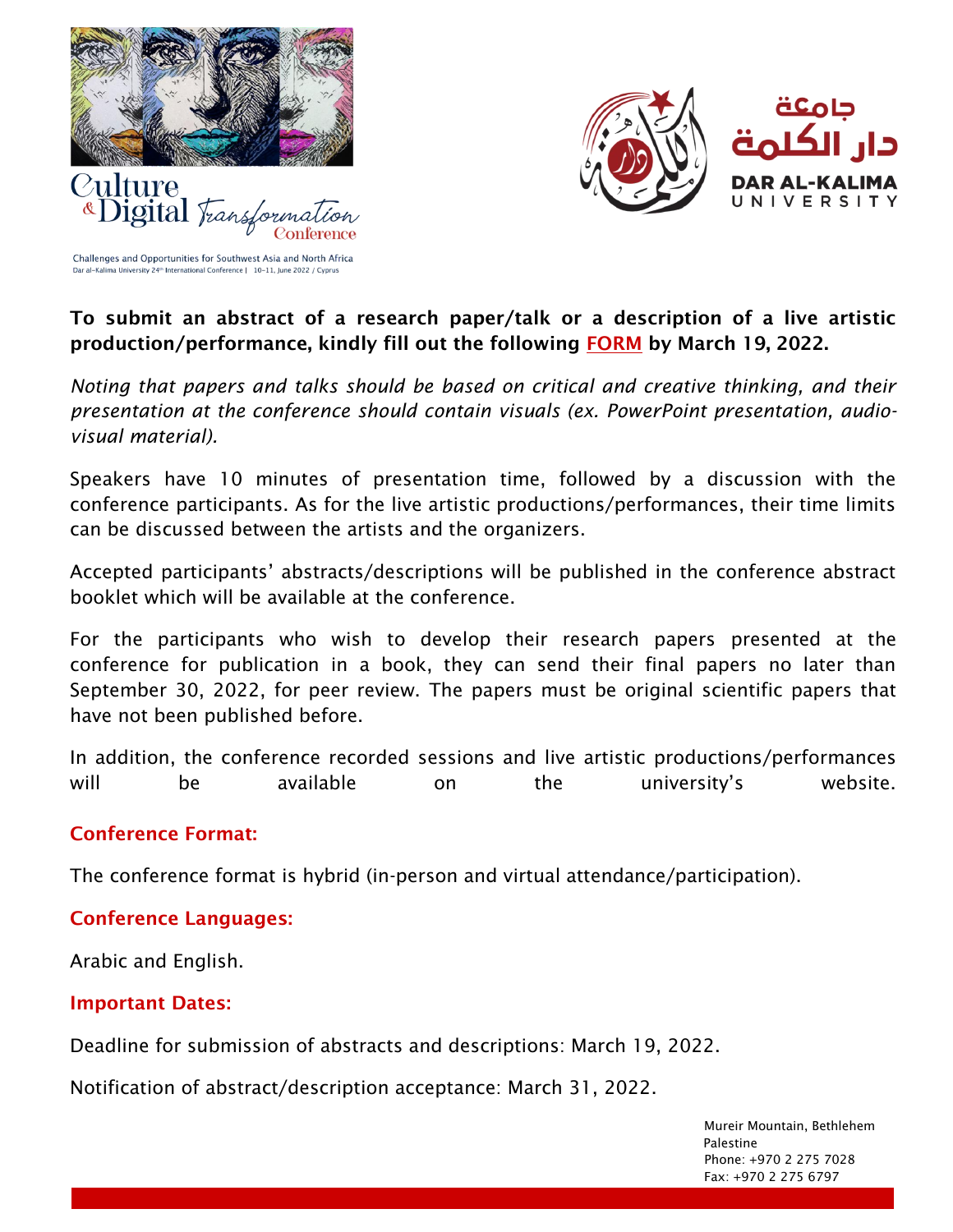



Challenges and Opportunities for Southwest Asia and North Africa Dar al-Kalima University 24<sup>th</sup> International Conference | 10-11, June 2022 / Cyprus

*<u><b>\*Digital</u> Frans* 

Conference program announcement: April 30th, 2022.

Conference dates: June 10-11, 2022.

Deadline for submission of papers for review and publication: September 30, 2022.

## Travel and Accommodation:

Travel arrangements and expenses during the conference (flight ticket, visa cost, PCR tests, airport-conference venue transportation, accommodation, meals) will be made/covered by the Dar al-Kalima University.

## About Dar al-Kalima University and Cafcaw:

Founded in 2006 as an accredited college, then a university college in 2013, Dar al-Kalima was accredited as a university in 2021 by the Ministry of Higher education in Palestine and expanded its cultural perspective to accommodate more emphasis on culture and art education. The Dar al-Kalima University is the only one of its kind in Palestine, with a focus on the visual and performing arts as well as design and culture. It provides young Palestinians with access to academic education and training that meet international standards. It promotes tolerance and respect for the thinking and beliefs of others and encourages dynamic communication which contributes to the establishment of a professional network among artists, filmmakers, musicians, actors, designers, and tour guides from Palestine and the rest of the world. Through establishing an institution for higher learning, Dar al-Kalima University is committed to building a culture of democracy and free expression, thus contributing to the strengthening of civil society in Palestine.

The Christian Academic Forum for Citizenship in the Arab World (Cafcaw) was launched in 2014 by DIYAR Consortium in Bethlehem. It brings together scholars, young graduates, and activists in civil society to share research, experiences, and insights. The Forum seeks to educate for, and promote, a culture of full citizenship for all among the Arab people in order to create more peaceful, democratic, and prosperous societies.

w.daralkalima.edu.ps<br>edu.ps

 Mureir Mountain, Bethlehem Palestine in the control of the control of the control of the control of the control of the control of the control of the control of the control of the control of the control of the control of the control of the control of Phone: +970 2 275 7028 Fax: +970 2 275 6797